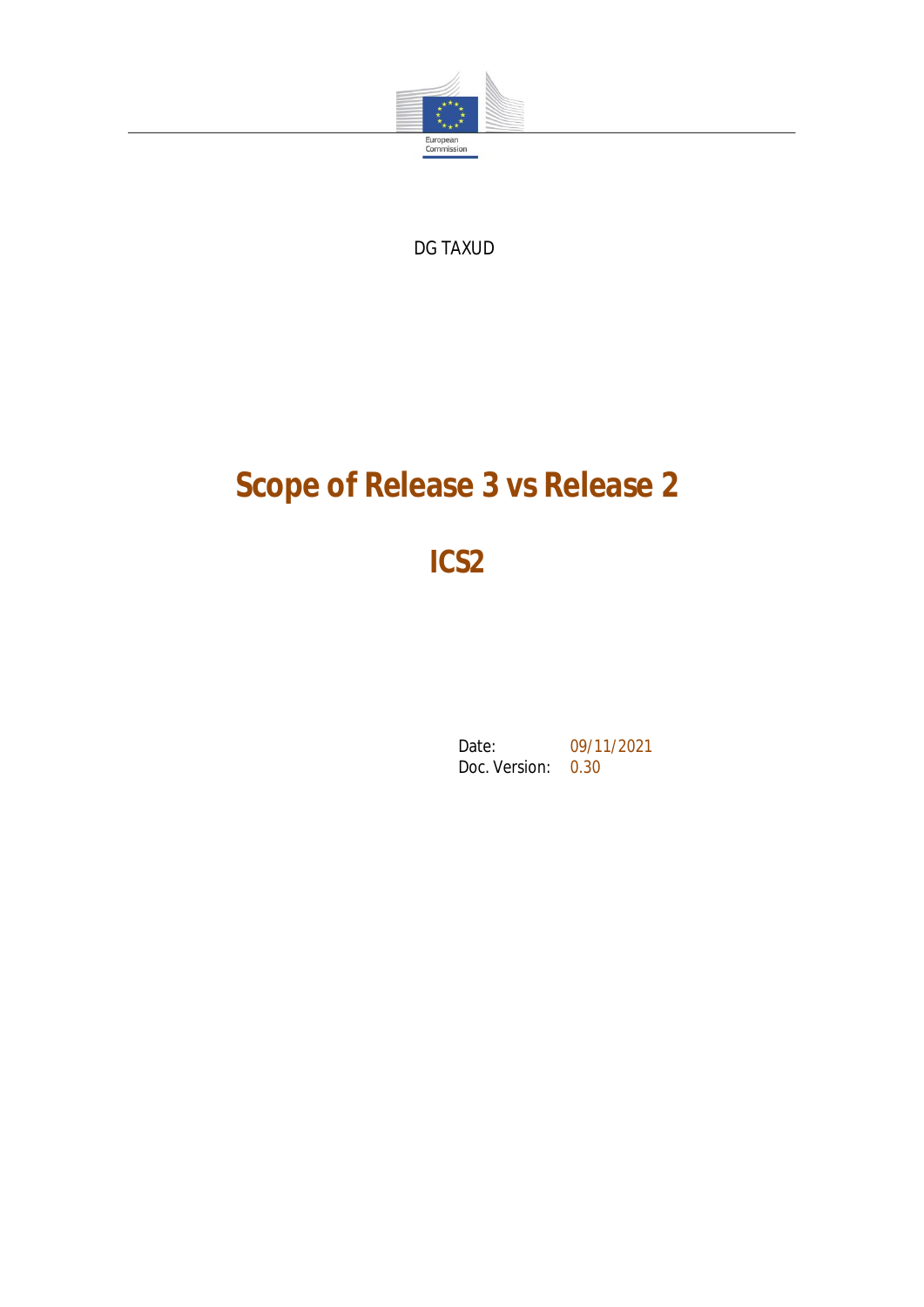#### **Document Control Information**

| Settings                | Value                           |
|-------------------------|---------------------------------|
| Document Title:         | Scope of Release 3 vs Release 2 |
| Project Title:          | ICS <sub>2</sub>                |
| <b>Document Author:</b> | DG TAXUD ICS2 Project team      |
| Project Owner:          | DG TAXUD ICS2 Project team      |
| Doc. Version:           | 0.30                            |
| Sensitivity:            | <b>Basic</b>                    |
| Date:                   | 09/11/2021                      |

**Document Approver(s) and Reviewer(s):**

NOTE: All Approvers are required. Records of each approver must be maintained. All Reviewers in the list are considered required unless explicitly listed as Optional.

| Name | Role | Action | Date |
|------|------|--------|------|
|      |      |        |      |
|      |      |        |      |
|      |      |        |      |

**Document history:**

The Document Author is authorized to make the following types of changes to the document without requiring that the document be re-approved:

- Editorial, formatting, and spelling
- Clarification

To request a change to this document, contact the Document Author or Owner.

Changes to this document are summarized in the following table in reverse chronological order (latest version first).

| Revision       | IDate                 | Created by | Short Description of Changes                |  |
|----------------|-----------------------|------------|---------------------------------------------|--|
| $ 0.30\rangle$ | 09/11/2021   DG TAXUD |            | Minor corrections.                          |  |
| $ 0.20\rangle$ | 25/10/2021   DG TAXUD |            | Section "ICS2 business processes delta from |  |
|                |                       |            | Release 2 to Release 3" updated             |  |
| 0.10           | 06/10/2021  DG TAXUD  |            | Initial version                             |  |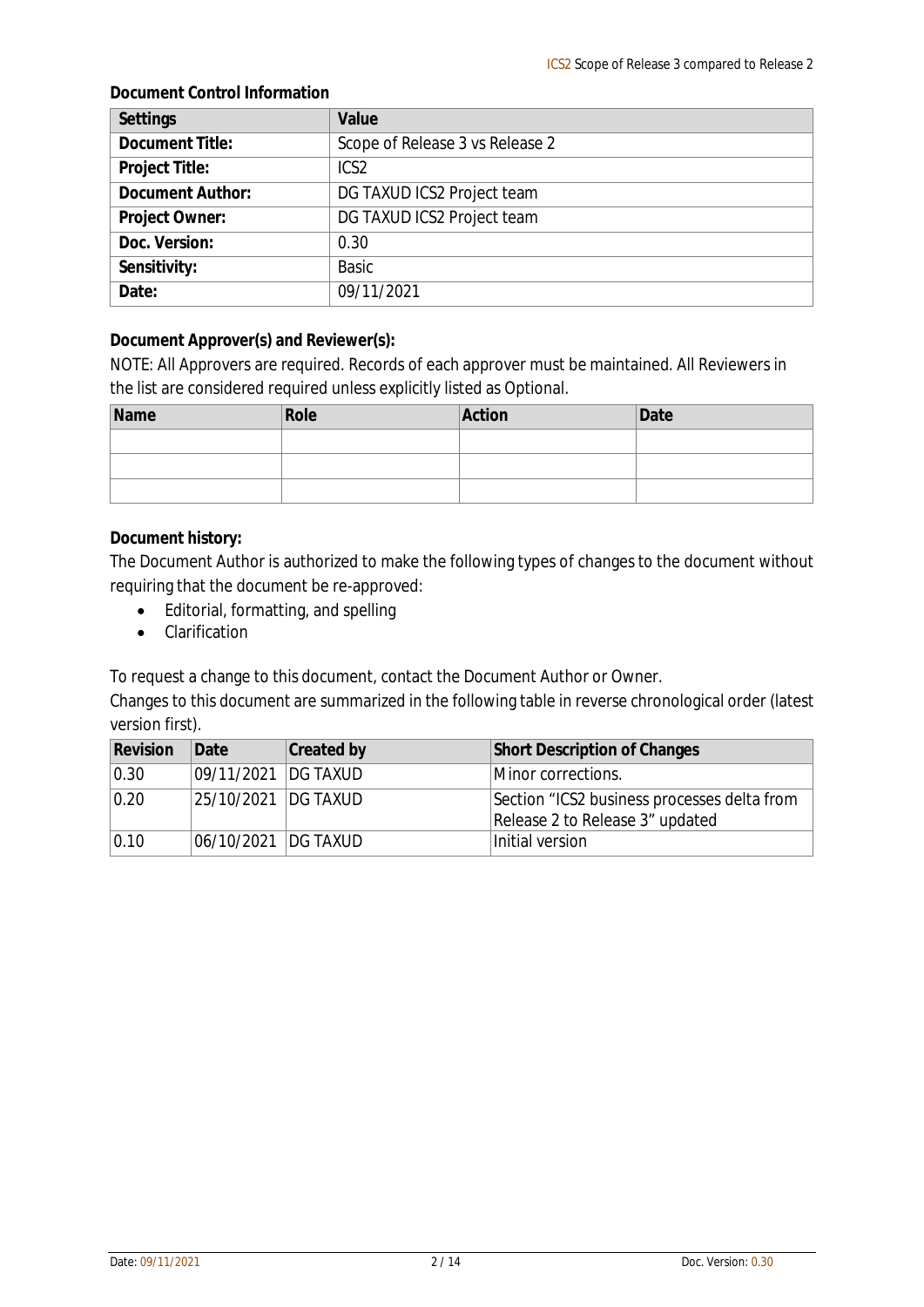#### TABLE OF CONTENTS

| 3 |  |
|---|--|
|   |  |
|   |  |
|   |  |
|   |  |
|   |  |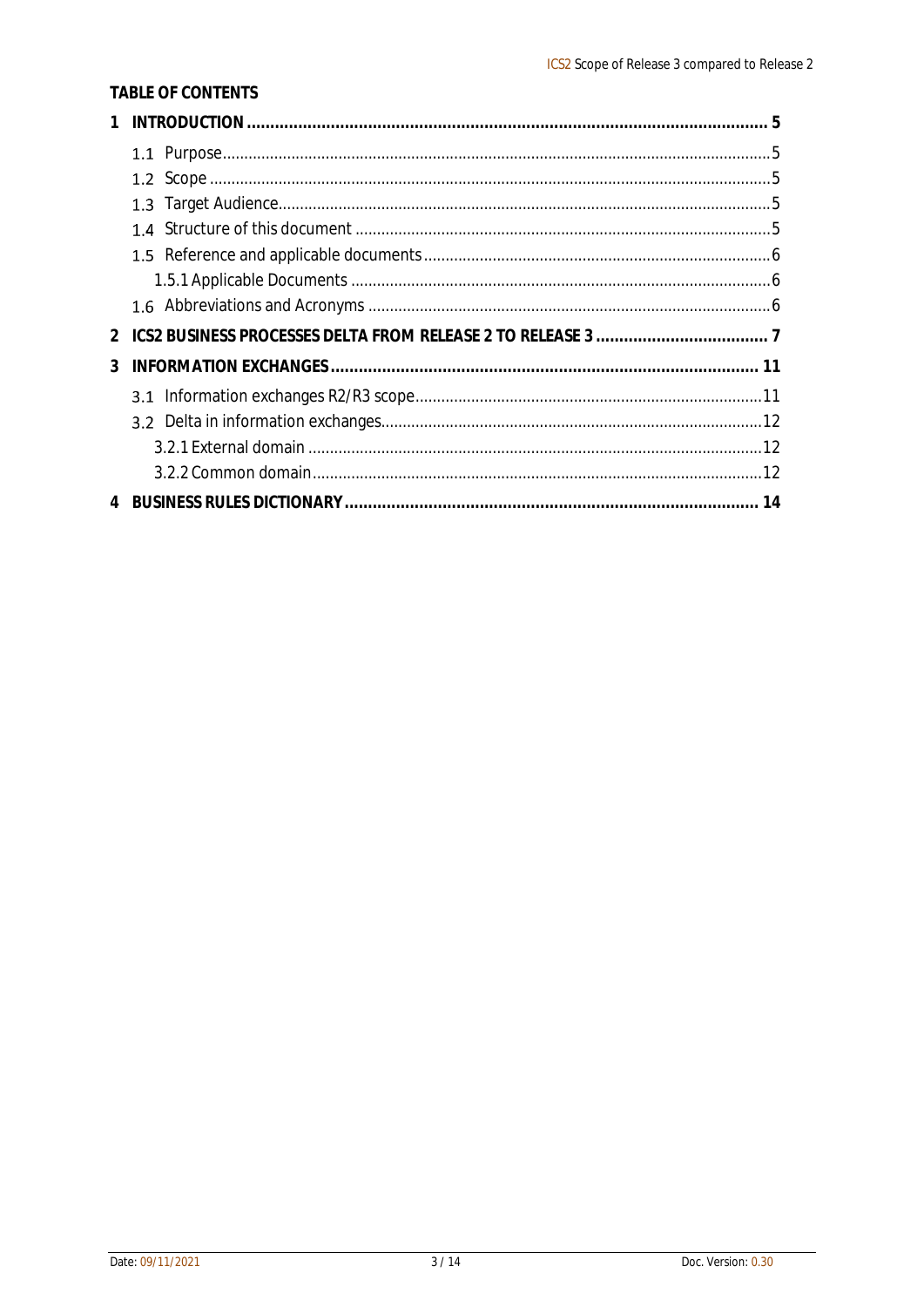#### **TABLE OF TABLES**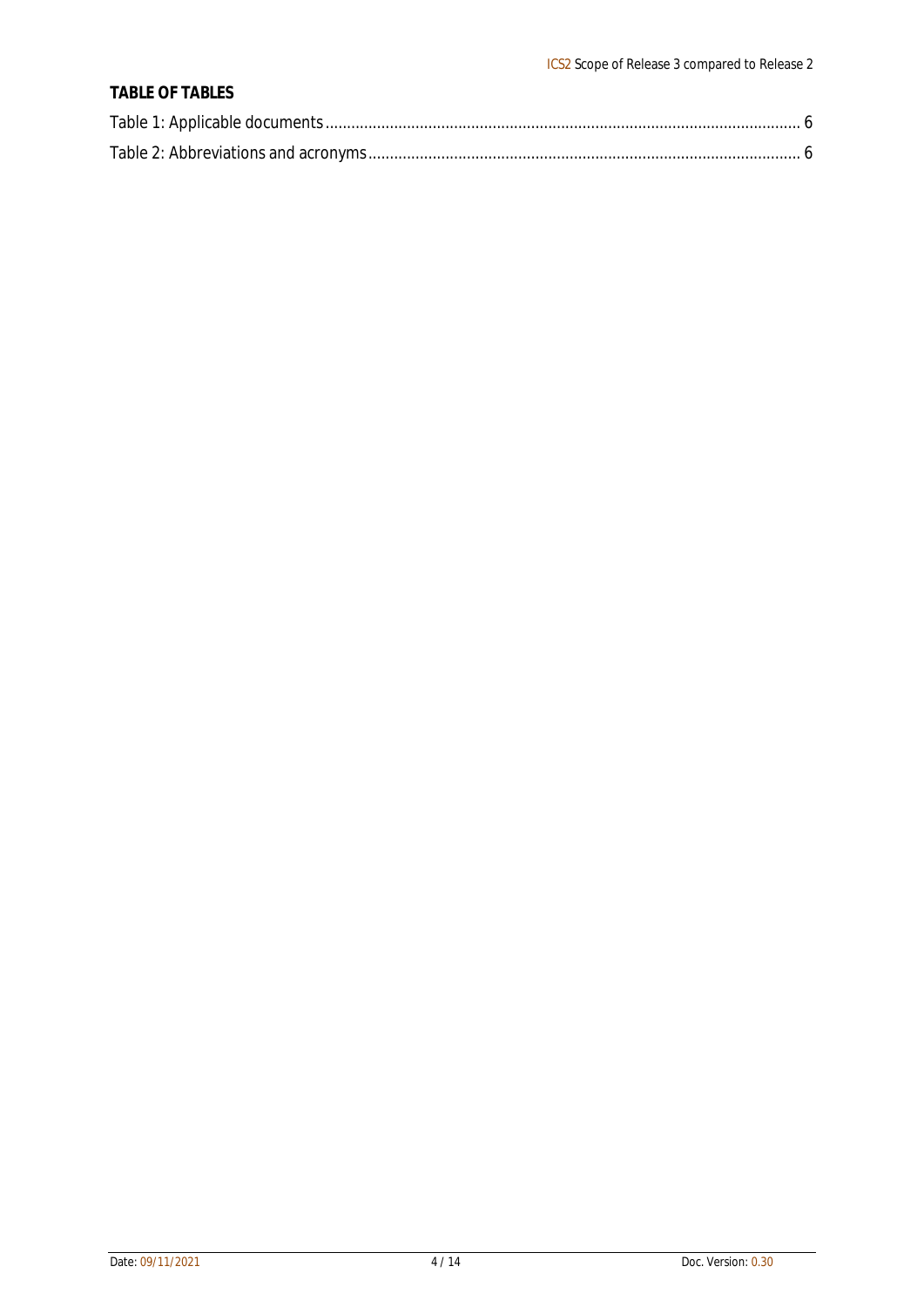#### **1 INTRODUCTION**

#### 1.1 Purpose

The purpose of the current document is to describe the delta between the scope and functionality of ICS2 Release 2 and ICS2 Release 3 in terms of business processes and information exchanges. The functional specifications for both releases are incorporated in ICS2 CFSS v2.00 package, Business rules 2.0.0 and the accompanying implemented RfC's and KEL's.

## 1.2 Scope

This document covers the functionality that has to be implemented by the Commission and the Member States.

The focus of the current scope document is the difference in ICS2 functionality from Release 2 to Release 3.

The current document does not include the detailed functionality of ICS2 R2 or R3, just the delta between them.

The RfC's from MS CAB 7, 29/01/2021, concerning only R3 (information exchanges which are only part of R3) are not included.

## **Target Audience**

The intended audience for this document are the representatives of the Member States, any person involved in ICS2 project including DG TAXUD development contractors.

### **Structure of this document**

The present document contains the following chapters:

- **Chapter 1 – Introduction**: describes the scope and the objectives of the document;
- **Chapter 2 –** Fehler! Verweisquelle konnte nicht gefunden werden.**:** explains the business processes in and out of scope;
- **Chapter 3 –Information Exchanges**: explains the information exchanges in and out of scope.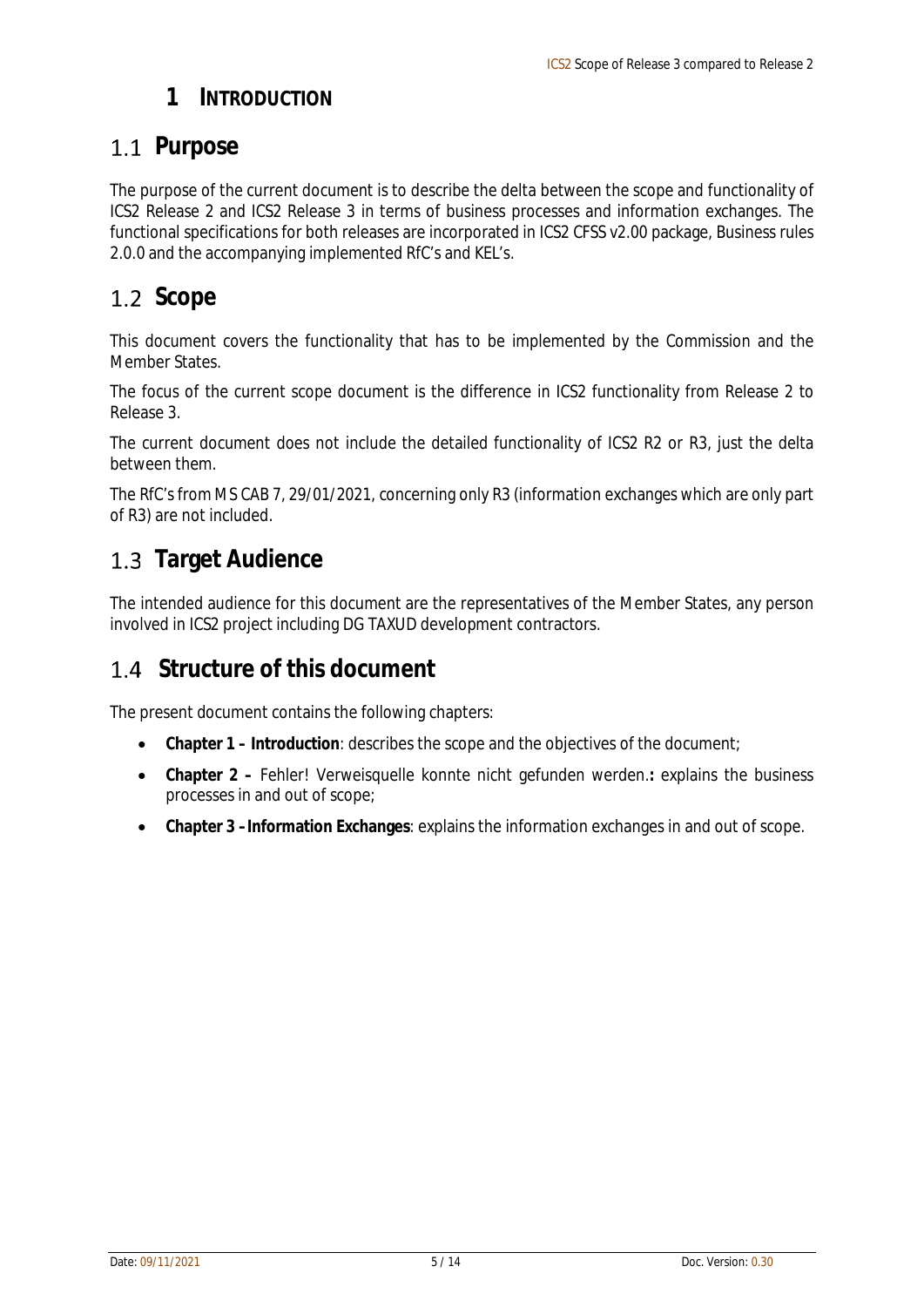# 1.5 Reference and applicable documents

## **1.5.1 Applicable Documents**

| Ref. | Title                                           | Reference | Version | Date |
|------|-------------------------------------------------|-----------|---------|------|
| A01  | <b>ICS2 BPM L4 Process Description</b>          |           | 2.00    |      |
| A02  | <b>ICS2 Information Exchange Specifications</b> |           | 2.00    |      |
| A03  | <b>Business rules dictionary</b>                |           | 2.0.0   |      |
| A04  | KEL                                             |           | 0.11    |      |
| A05  | MS CAB7 RfC package 29/01/2021                  |           |         |      |
| A06  | MS CAB8 RfC package 08/07/2021                  |           |         |      |

#### *Table 1: Applicable documents*

# **Abbreviations and Acronyms**

| Abbreviation/Acronym            | Definition                       |
|---------------------------------|----------------------------------|
| <b>BPM</b>                      | <b>Business Process Model</b>    |
| <b>CR</b>                       | <b>Common Repository</b>         |
| <b>ENS</b>                      | <b>Entry Summary Declaration</b> |
| ICS <sub>2</sub>                | Import Control System 2          |
| IE                              | Information exchange             |
| <b>MS</b>                       | Member State                     |
| R <sub>2</sub> , R <sub>3</sub> | ICS2 Release 2, Release 3        |
| <b>RfC</b>                      | Request for Change               |
| TI                              | Trader Interface                 |

*Table 2: Abbreviations and acronyms*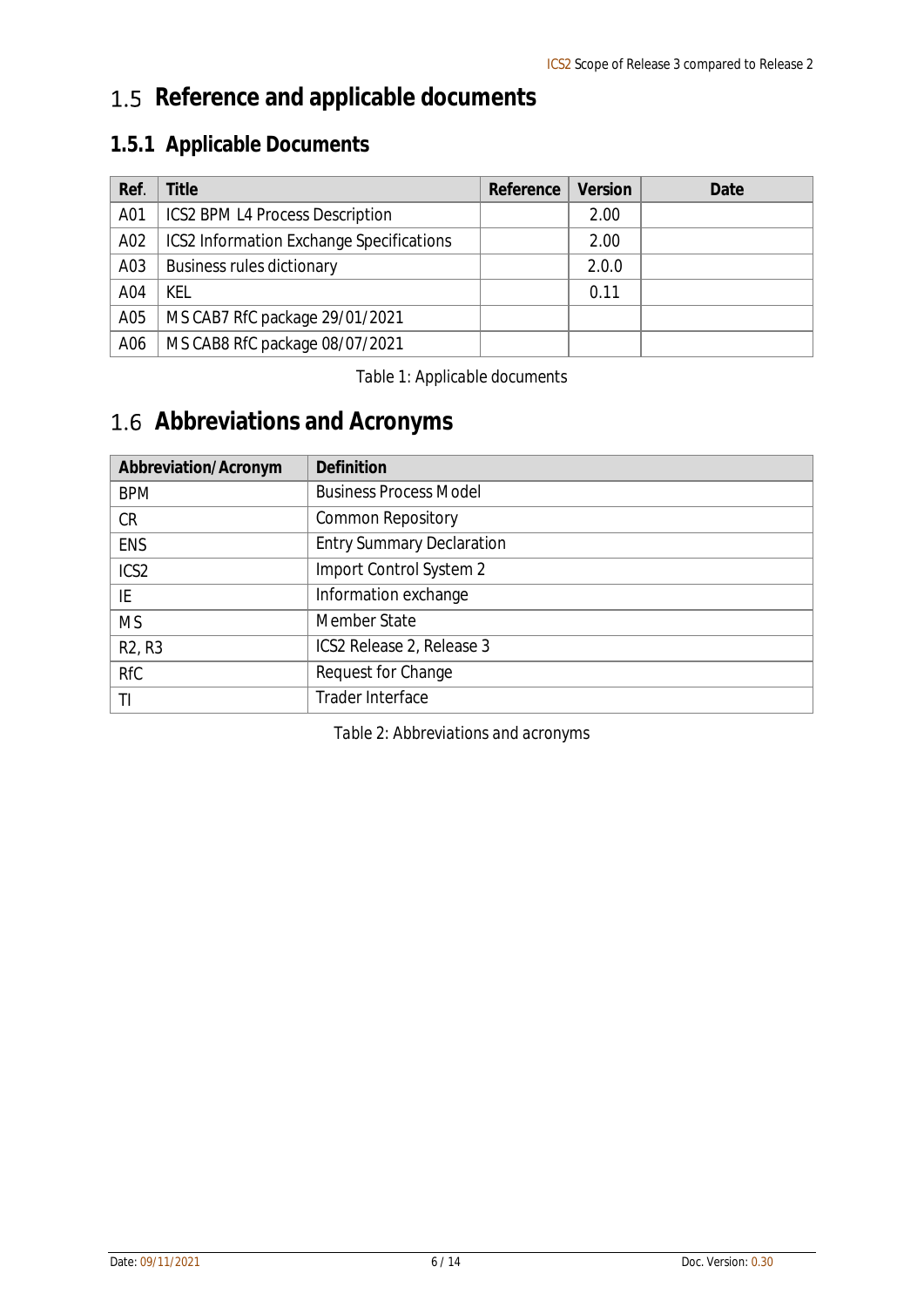#### **2 ICS2 BUSINESS PROCESSES DELTA FROM RELEASE 2 TO RELEASE 3**

All specified ICS2 business processes are applicable in both releases.

The delta between ICS2 R2 and R3 from a process perspective does not impact the NES implementation.

The processes related to the SSA functionality are applicable as of R2.

The delta in Release 3 compared to Release 2 business processes is composed of the below main groups of changes:

1. The transformation of notification messages to EO's on CR level instead of STI level (as per "RfC200058 - R3 - Splitting messages to EOs at CR level not at STI level").

The change concerns the creation of a separate message for each of the EO participants not on STI level but on CR level. The highlighted parts of the below processes indicate which are the impacted messages and parts of the processes.

This change concerns the following processes:



*L4-ICS2-02-01 – Relate ENS with House consignments*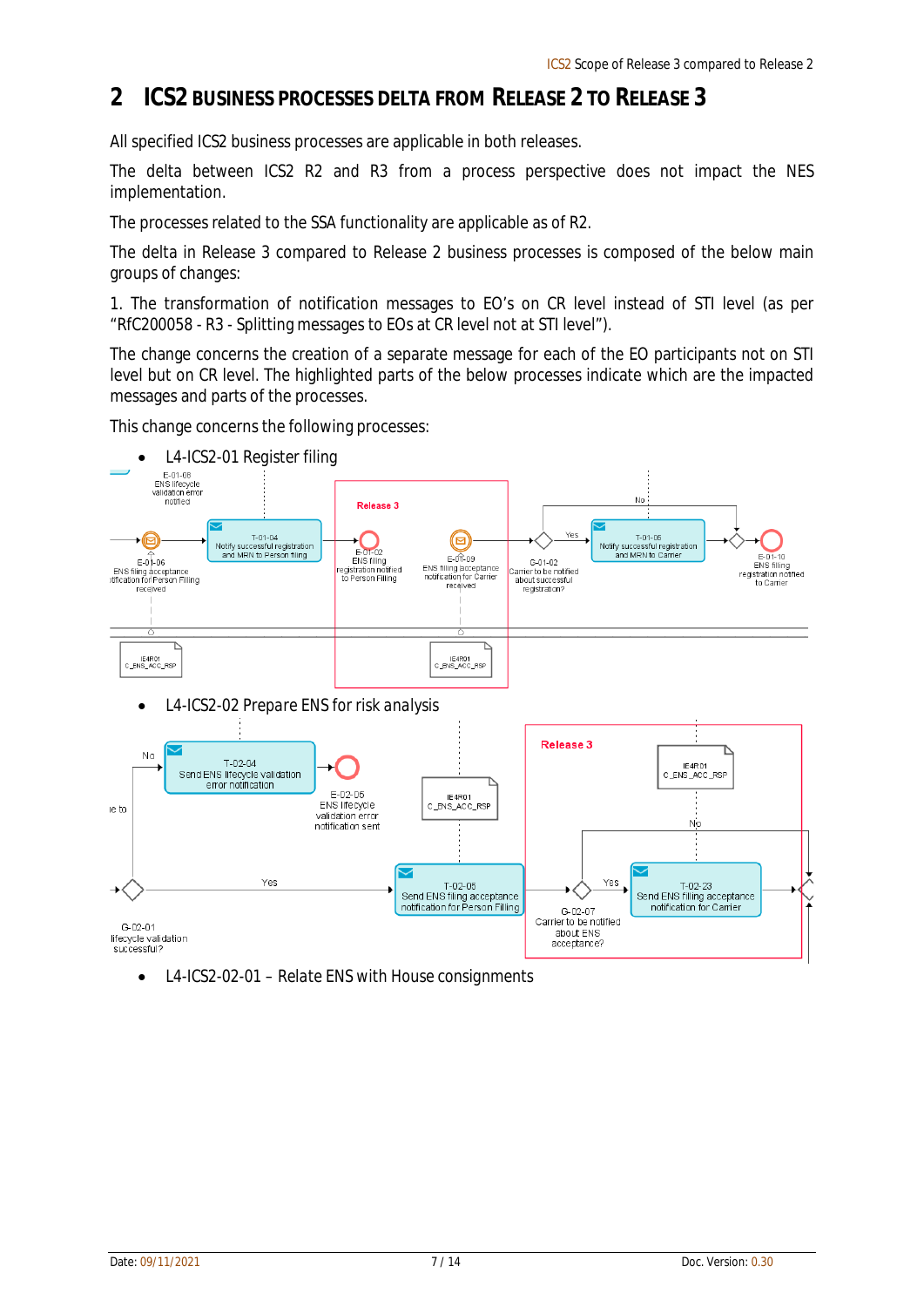







*L4-ICS2-03-01 – Send referral*

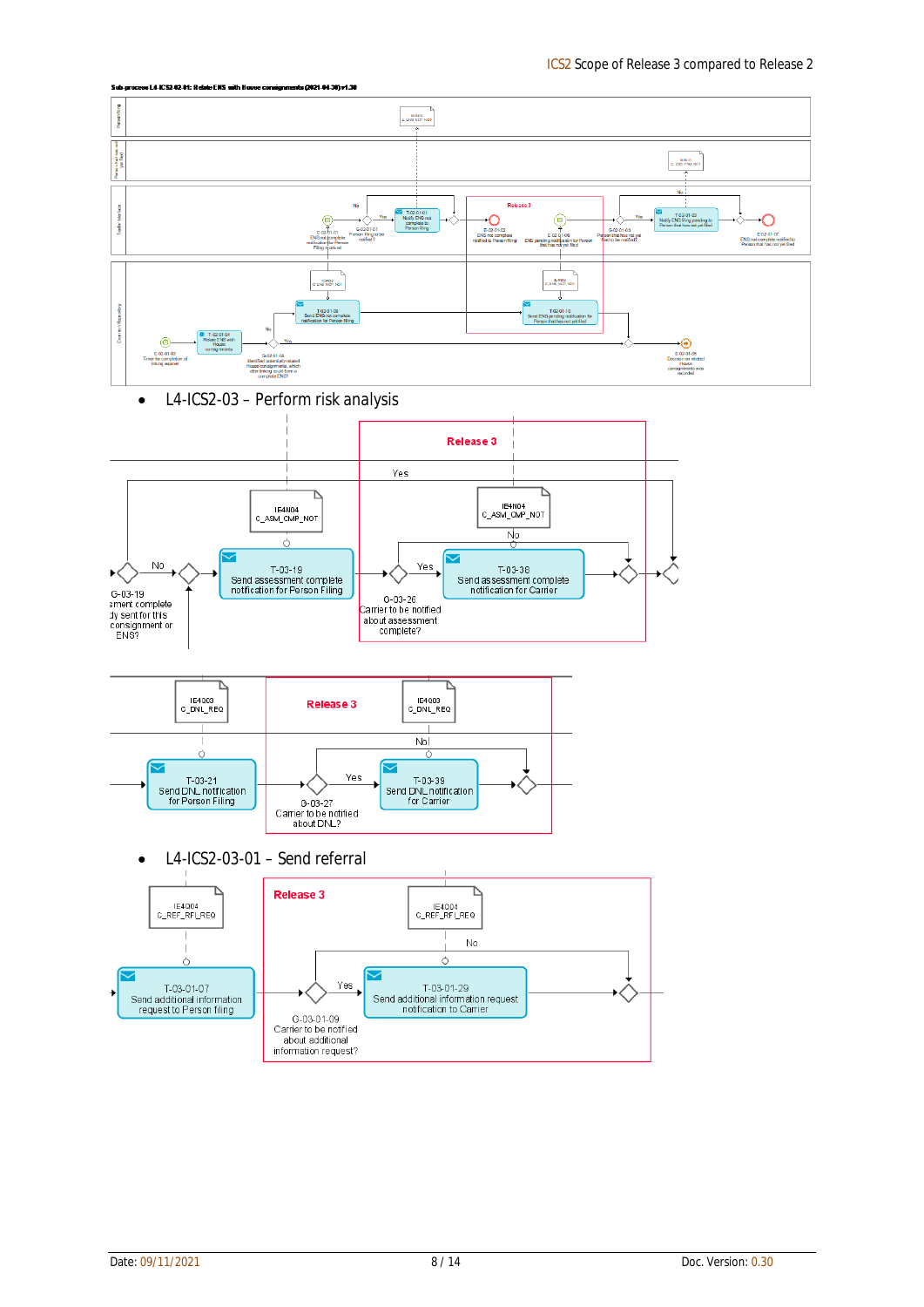

*L4-ICS2-04 – Process arrival of the means of transport*



*L4-ICS2-06-01 – Handle AEO notification*



2. Notification of the house consignment in incorrect state notification to the Notify party and the Person filing the ENS (RfC200044 - R3 - M - AN - Notify HC in incorrect state to person filing the ENS). This is relevant only for maritime.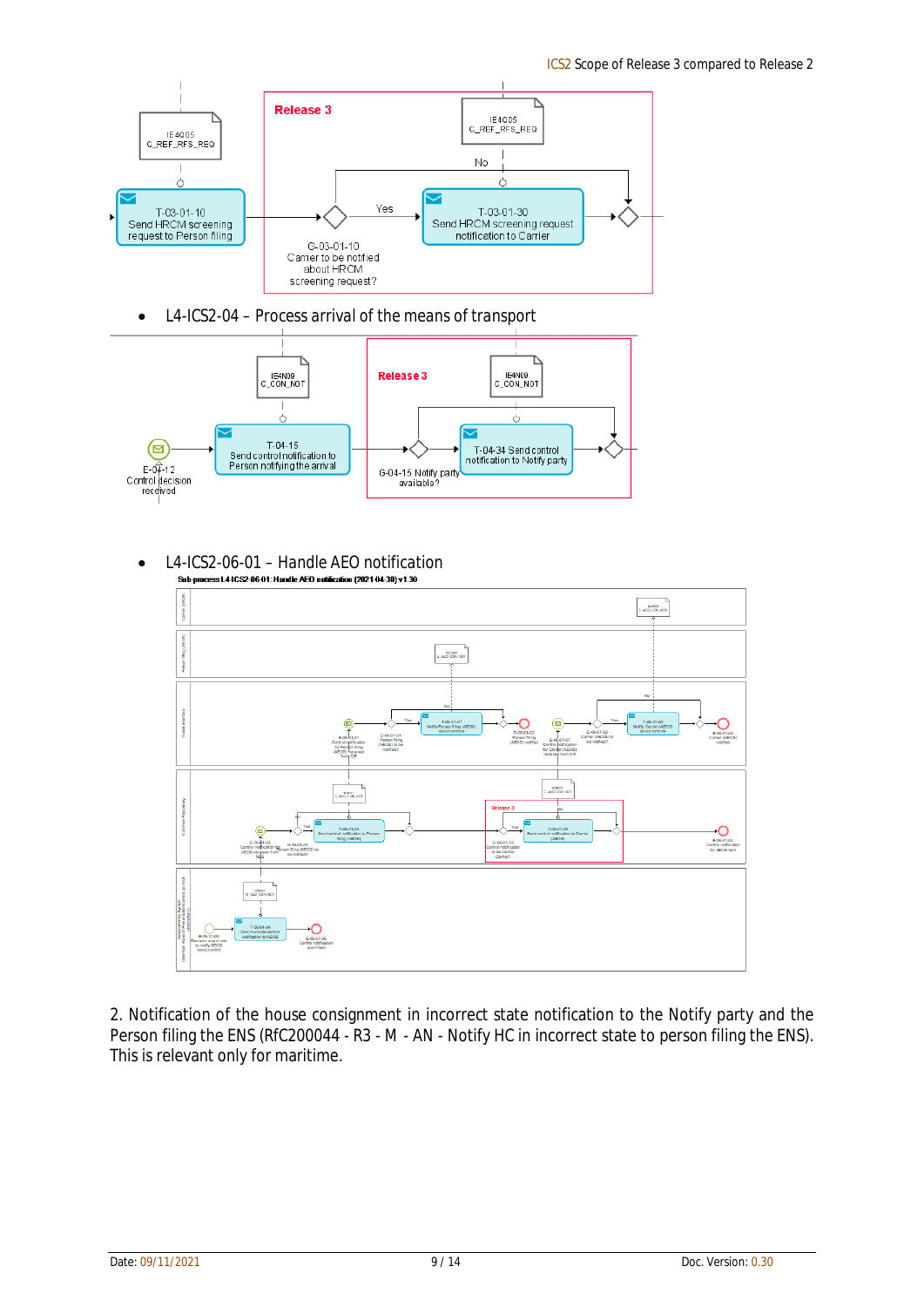ICS2 Scope of Release 3 compared to Release 2



3. Sending of the control notification to the Person filing the ENS (RfC200057 - R3 - Control notification to Person filing ENS). In R3 the control notification message is sent to the Person filing the ENS.

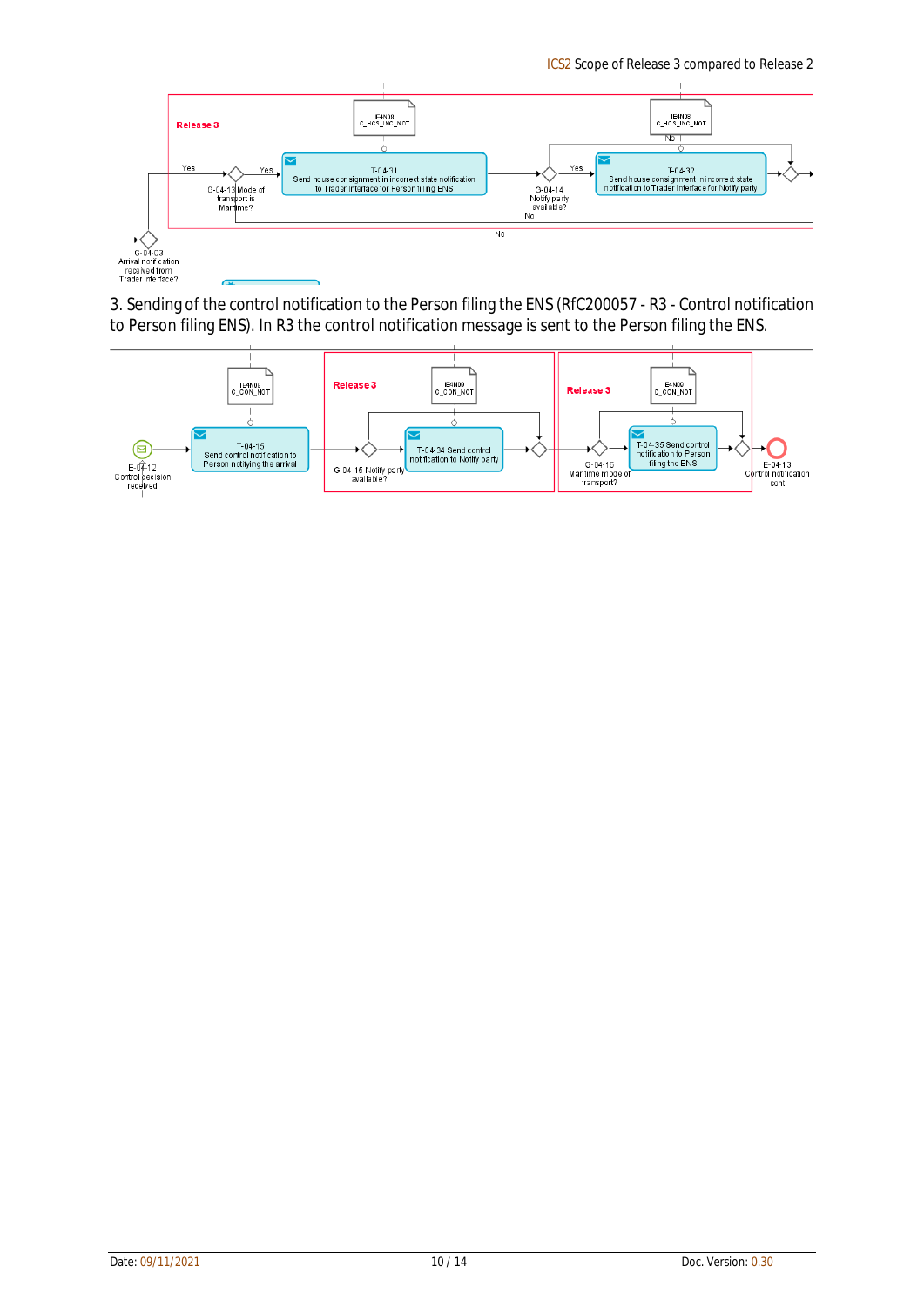## **3 INFORMATION EXCHANGES**

# **Information exchanges R2/R3 scope**

All information exchanges except the messages listed below are in scope of Release 2.

The following messages are applicable as of Release 3:

| Message ID    | Message Name                |
|---------------|-----------------------------|
| IE3F10        | ENS filing F10              |
| IE3F11        | ENS filing F11              |
| IE3F12        | ENS filing F12              |
| IE3F13        | ENS filing F13              |
| IE3F14        | ENS filing F14              |
| IE3F15        | ENS filing F15              |
| IE3F16        | ENS filing F16              |
| IE3F17        | ENS filing F17              |
| IE3F34        | ENS filing F34              |
| IE3F40        | ENS filing F40              |
| <b>IE3F41</b> | ENS filing F41              |
| IE3F45        | ENS filing F45              |
| IE3F50        | ENS filing F50              |
| <b>IE3F51</b> | ENS filing F51              |
| IE3A10        | ENS filing amendment of F10 |
| IE3A11        | ENS filing amendment of F11 |
| IE3A12        | ENS filing amendment of F12 |
| IE3A13        | ENS filing amendment of F13 |
| IE3A14        | ENS filing amendment of F14 |
| IE3A15        | ENS filing amendment of F15 |
| IE3A16        | ENS filing amendment of F16 |
| <b>IE3A17</b> | ENS filing amendment of F17 |
| IE3A34        | ENS filing amendment of F34 |
| <b>IE3A40</b> | ENS filing amendment of F40 |
| <b>IE3A41</b> | ENS filing amendment of F41 |
| IE3A45        | ENS filing amendment of F45 |
| <b>IE3A50</b> | ENS filing amendment of F50 |
| <b>IE3A51</b> | ENS filing amendment of F51 |
| <b>IE4F10</b> | ENS filing F10              |
| IE4F11        | ENS filing F11              |
| IE4F12        | ENS filing F12              |
| IE4F13        | ENS filing F13              |
| IE4F14        | ENS filing F14              |
| <b>IE4F15</b> | ENS filing F15              |
| IE4F16        | ENS filing F16              |
| <b>IE4F17</b> | ENS filing F17              |
| IE4F34        | ENS filing F34              |
| <b>IE4F40</b> | ENS filing F40              |
| <b>IE4F41</b> | ENS filing F41              |
| IE4F45        | ENS filing F45              |
| <b>IE4F50</b> | ENS filing F50              |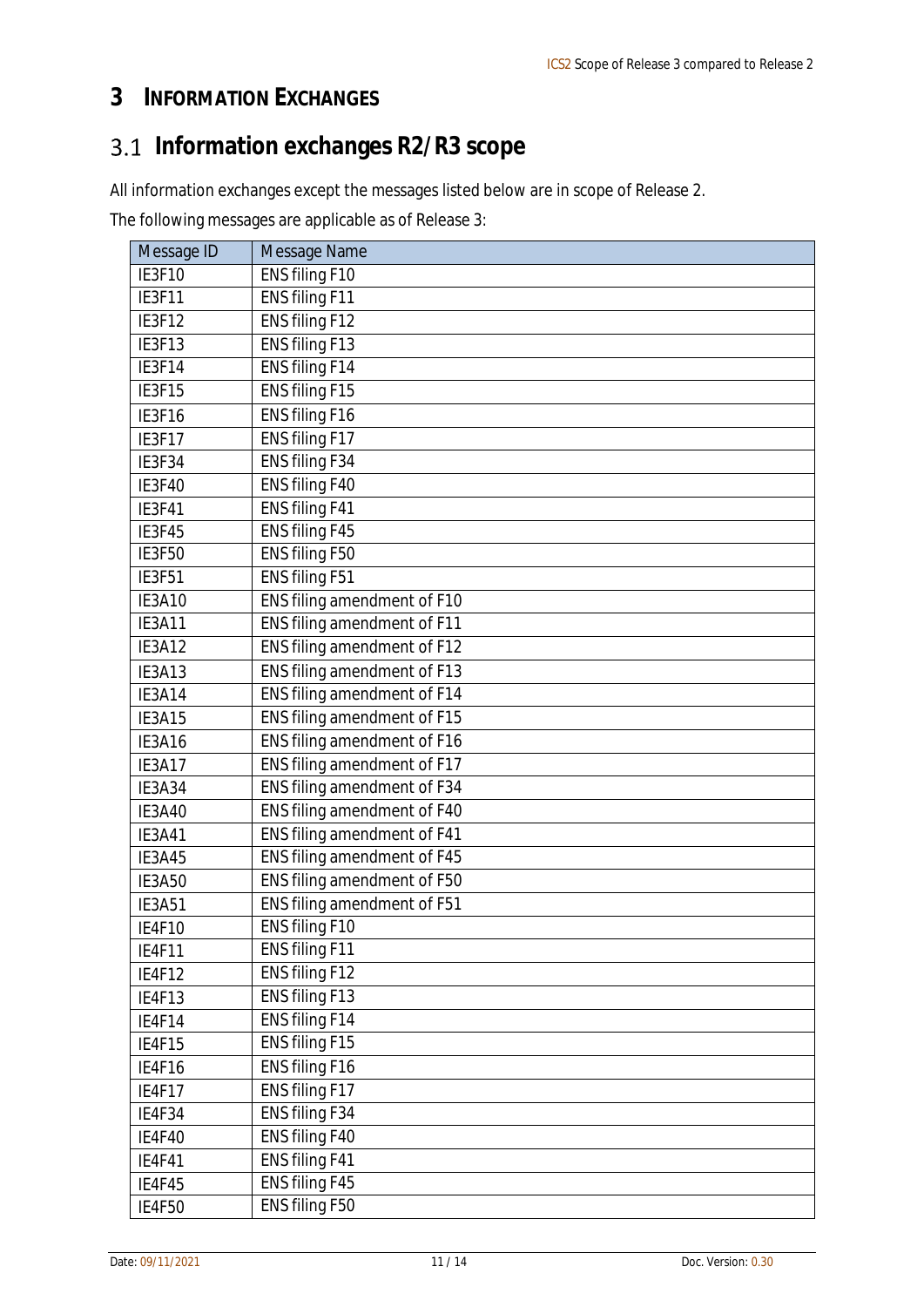| <b>IE4F51</b> | ENS filing F51              |
|---------------|-----------------------------|
| <b>IE4A10</b> | ENS filing amendment of F10 |
| <b>IE4A11</b> | ENS filing amendment of F11 |
| <b>IE4A12</b> | ENS filing amendment of F12 |
| IE4A13        | ENS filing amendment of F13 |
| IE4A14        | ENS filing amendment of F14 |
| <b>IE4A15</b> | ENS filing amendment of F15 |
| IE4A16        | ENS filing amendment of F16 |
| <b>IE4A17</b> | ENS filing amendment of F17 |
| IE4A34        | ENS filing amendment of F34 |
| IE4A40        | ENS filing amendment of F40 |
| <b>IE4A41</b> | ENS filing amendment of F41 |
| IE4A45        | ENS filing amendment of F45 |
| <b>IE4A50</b> | ENS filing amendment of F50 |
| <b>IE4A51</b> | ENS filing amendment of F51 |

## **Delta in information exchanges**

#### **3.2.1 External domain**

All the listed KEL entries below for the R2 ENS filing types are relevant as of R2. They are implemented in CFSS v2.00.

IExx20, IExx21 – KEL entry 117

IExx23, IExx24 – KEL entry 132, 164

IExx25 – KEL entry 131, 132, 164

IExx27 – KEL entry 117

IExx28 – KEL entry 117

IExx29 – KEL entry 117

IExx30 – KEL entry 117, 127, 130, 149

IExx31 – KEL entry 117

IExx43 – KEL entry 110, 112, 114 as of R1, 149

RfC200050 is agreed to be implemented as of R3. Since it concerns the removal of an optional element there is no risk if the EO implements the message specification as of R2.

IExA42 – "RfC200050 - R3 - M - Removal of referral request reference", KEL entry 117, 150

#### **3.2.2 Common domain**

The below changes were agreed to be implemented as of R3 by the MS's. However, since they are the main difference between the R2 and R3 NES messages, it is envisaged to be implemented in R2 in order to eliminate the difference between R2 and R3 for the NES side. The below listed changes in the information exchanges have already been incorporated in CFSS v2.00.

IE4Q01, IE4Q02, IE4N05, IE4R05 – "RfC200040 - R3 - Road - New ENS filing type F40 for postal consignments on road" (addition of "Passive border transport means" at "Related ENS/Consignment (Master level))"

IE4Q02 – KEL entry 123 as of R2

IE4Q03, IE4R05, IE4S01, IE4S02 – "RfC200049 - R3 - Removal of packaging from DNL class"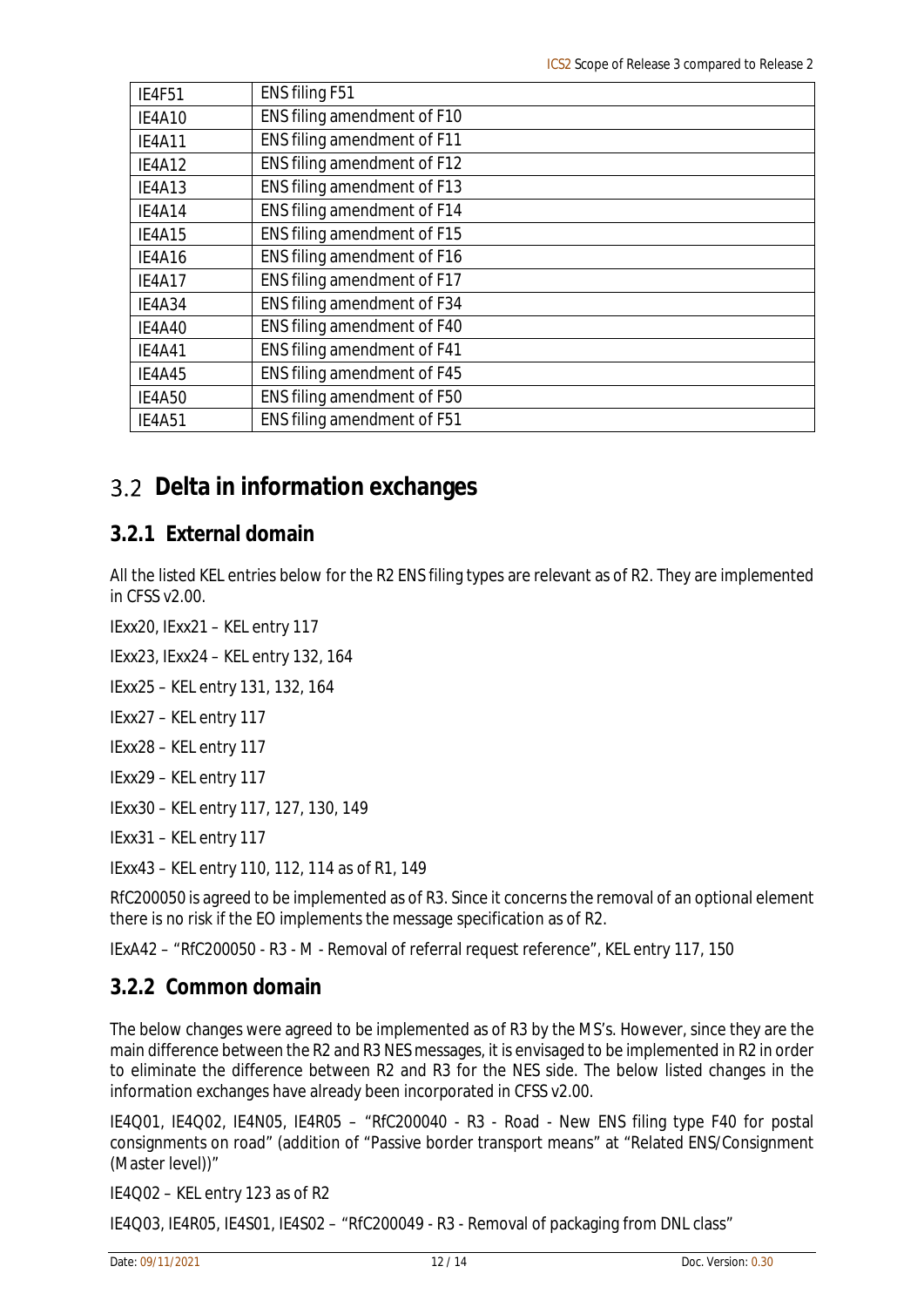IE4S01, IE4S02 – "RfC200048 - R3 - Condition for DNL in IE4S01 and IE4S02"

IE4N04 – "RfC200045 - R3 - Send assessment complete for maritime, rail and road"

IE4N08 – "RfC200044 - R3 - M - AN - Notify HC in incorrect state to person filing the ENS"

IE4N09 – "RfC200057 - R3 - Control notification to Person filing ENS"